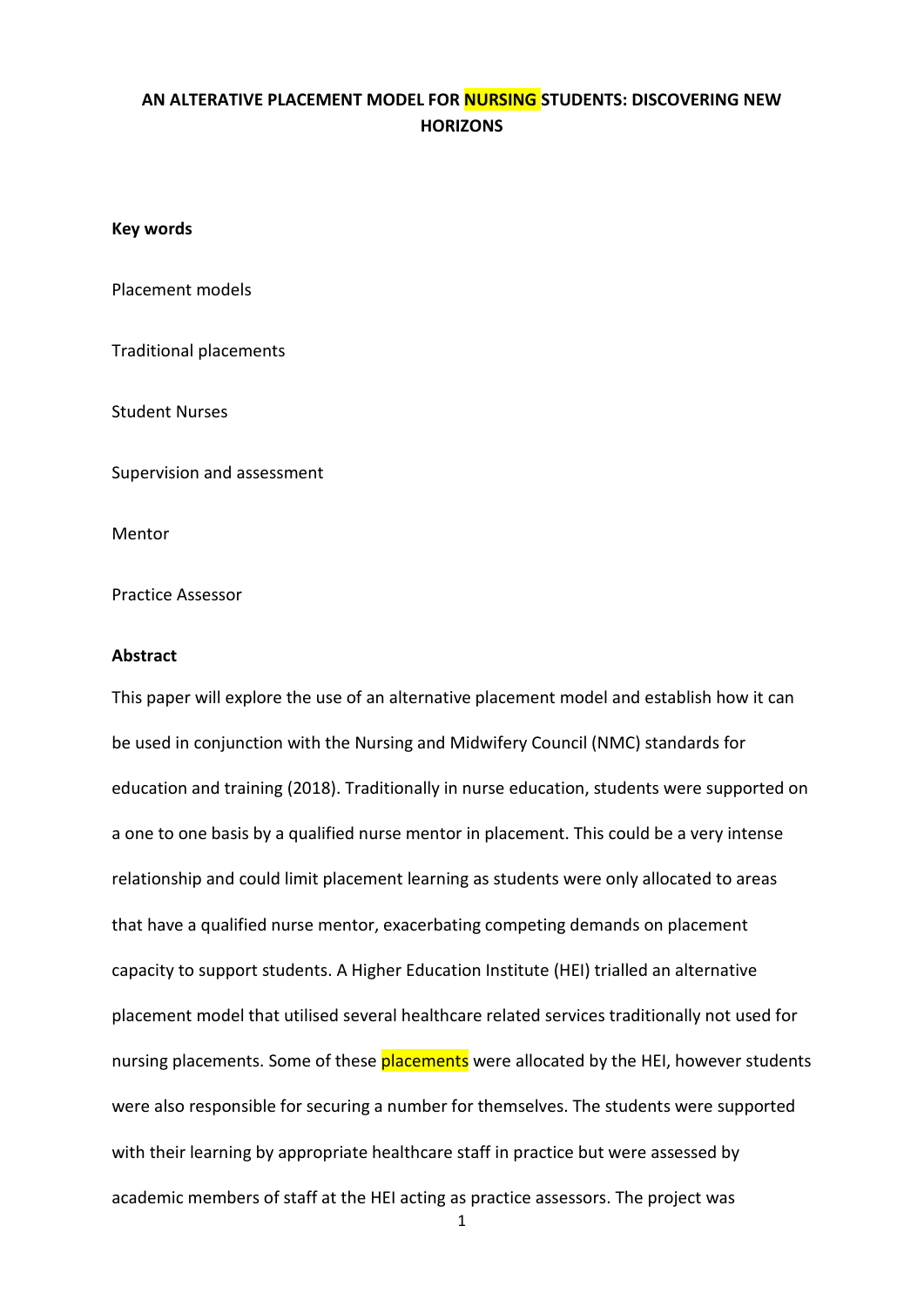evaluated positively overall by both students and staff. Students found it to be an empowering experience, which encouraged autonomous practice.

### **Introduction**

The NMC stipulates that nurses gain the knowledge and skills necessary to enter the appropriate professional register via a split between theory and practice (NMC standards, 2010 & 2018) on their undergraduate programme. The traditional model for placement for many Higher Education Institutions (HEIs) is for students to complete block placements in a designated placement area for a planned number of weeks at stages throughout each academic year of the programme. Previously during each traditional placement, the student undertook learning activities to meet course competencies under the supervision and assessment of a designated mentor. However, there has been growing awareness that this model can limit placement learning due to lack of mentor availability required for the traditional 1:1 approach. It also may not reflect recommendations for the future nurse (Willis, 2015) and the requirements of NMC standards (NMC, 2018) where leadership and inter-professional working is paramount. There are specific challenges currently experienced by HEI's to ensure that there is access to a diverse range of placement areas for all nursing students to gain skills that they may not see on their traditional placements such as hospital wards and community nursing teams (Millington et al 2019). This pressure is compounded by the competing demands on placement capacity given the range of learners in the workplace (Merrifield, 2015; Rylance et al, 2017) which also effects the availability for the supervision and assessment of students. Another key consideration is the need to develop a registered nurse with the resilience to practice effectively in contemporary healthcare (Thomas and Asselin, 2018). Therefore a variety of placement models can have benefits such as better awareness of other professional roles, increased placement capacity;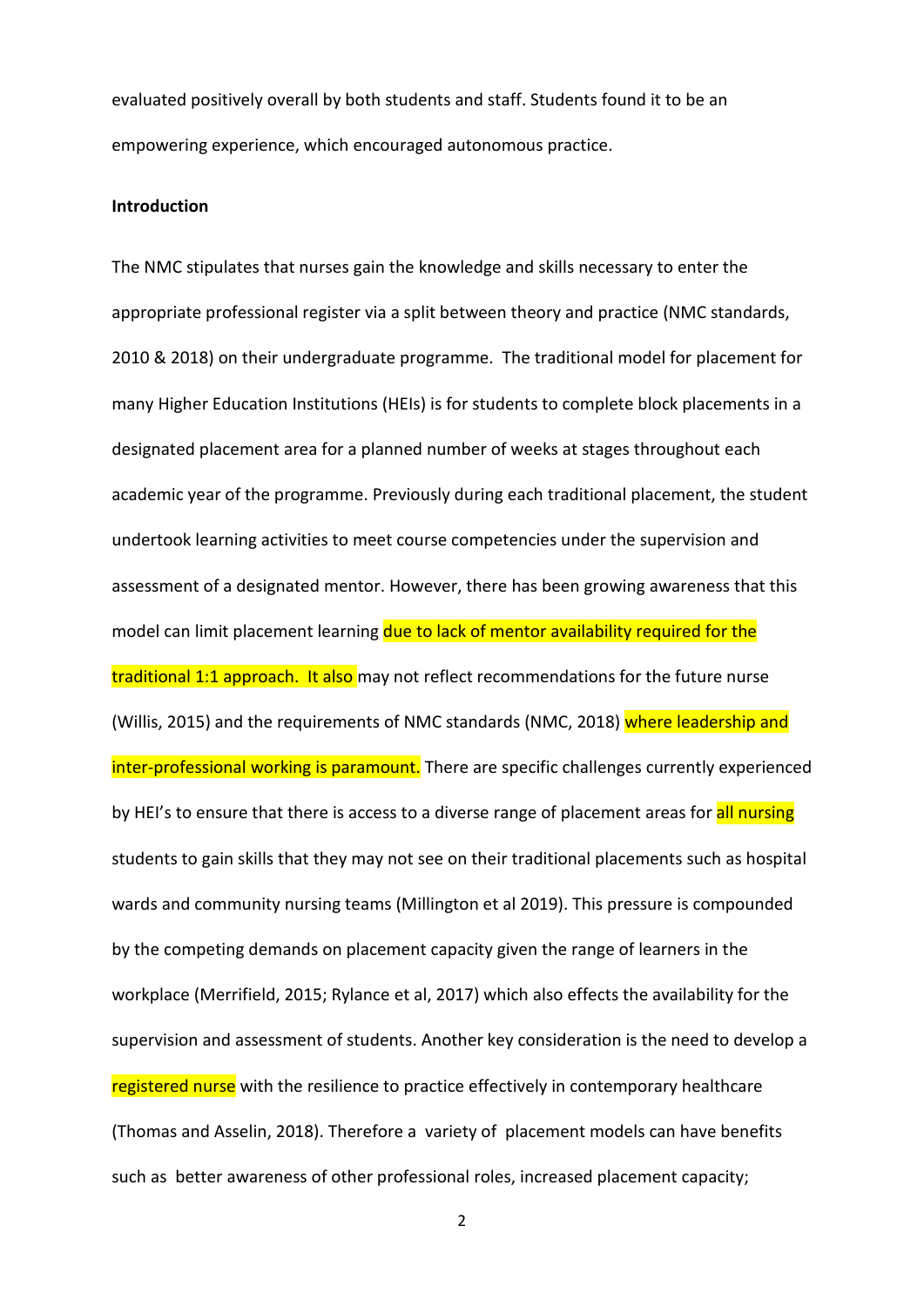increased skills for the established workforce; students enabled to work with specialist and emerging fields of practice and students **better** prepared for registration (O'Leary and Bromley 2009; McClimens et al 2013; Harrison-White & King, 2015). Whilst Role Emerging Placements have grown in popularity for allied healthcare students (Dancza et al 2019) this is a novel approach to nurse education. An alternative placement experience was designed at one HEI to resolve some of the challenges identified above. This paper will outline the design of a new alternative placement, which explores previously untapped placement learning terrain.

#### **Alternative placement structure**

The alternative placement focused on public health and contextualising the services that were available to support healthcare (Ball, 2017), During the placement students accessed a range of health and social care services based in the NHS, private and voluntary sector to understand the interface between these organisations and the wider client journey. The placement experience also sought to make use of services that are relevant to the adult nursing curriculum, but could not mentor students in the traditional way under the NMC (2008) standards.

Students were given information on this bespoke placement structure during an orientation day and received a practice handbook. Progress was reviewed regularly during planned sessions with practice assessors from the HEI and recorded in the online practice assessment learning tool meaning that the practice assessors had ready access and contemporary awareness of student activity. A cohort of 30 nursing students in their second year were offered the two week alternative placement that consisted of completion of short placement experiences in areas such as serious incident review meetings, specialist nurse sites, and community mental health team and homelessness services (refer to figure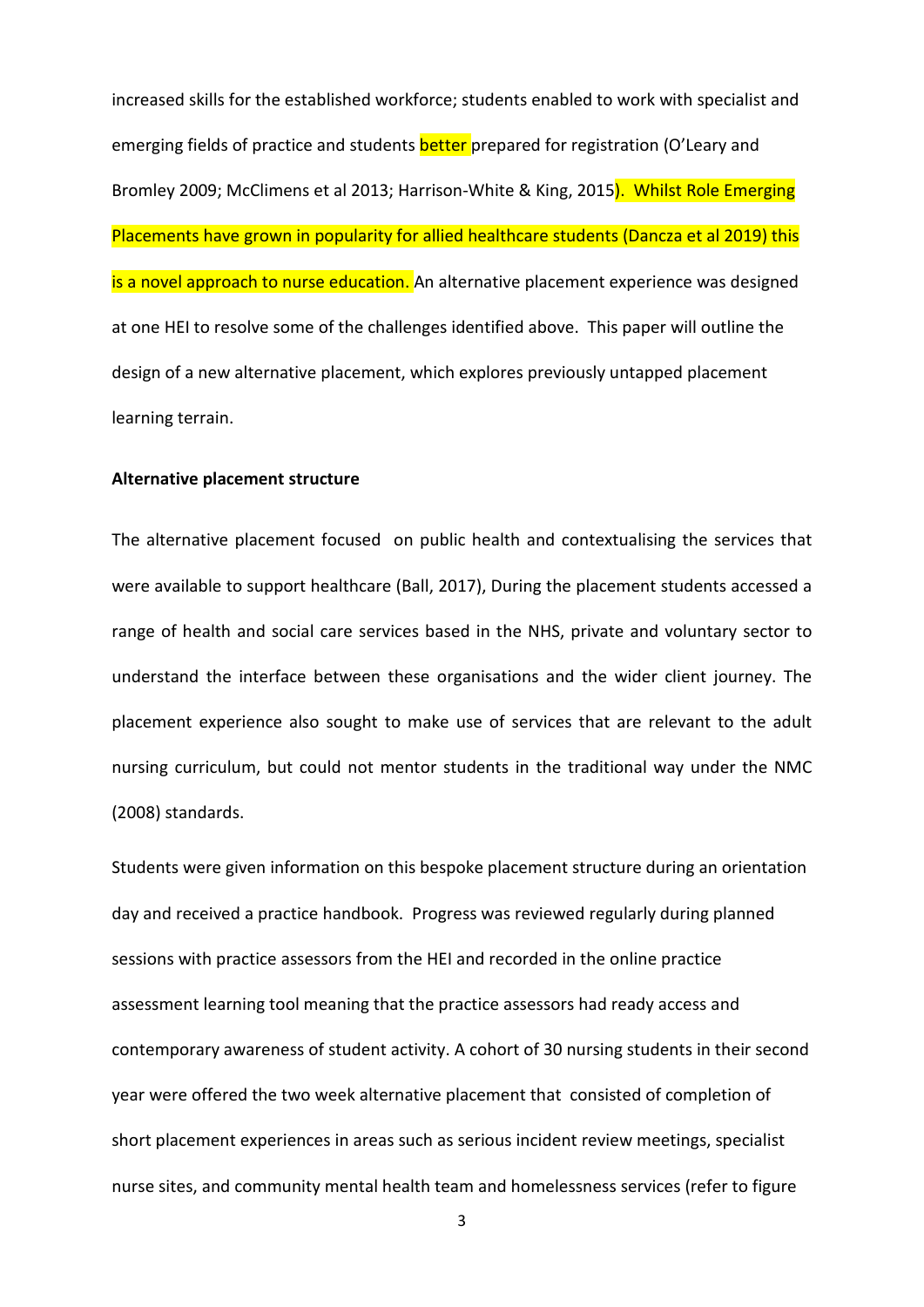1). A proportion of these experiences were allocated by the university and a similar proportion identified by students. In addition, students explored further related services and included activities such as review of relevant Care Quality Commission documentation and observation at Alcoholics Anonymous meetings. Resources were made available to enable the students to identify relevant learning opportunities.

| Fig 1: Example of alternative placement experience: |                                                                                                         |                                                                               |                                                          |                                          |                                                                                                                    |
|-----------------------------------------------------|---------------------------------------------------------------------------------------------------------|-------------------------------------------------------------------------------|----------------------------------------------------------|------------------------------------------|--------------------------------------------------------------------------------------------------------------------|
| Key:                                                | <b>In University</b><br><b>Student led</b><br><b>Allocated</b>                                          |                                                                               |                                                          |                                          |                                                                                                                    |
| Orientation<br>Day                                  | Day 1                                                                                                   | Day 2                                                                         | Day 3                                                    | Day 4                                    | Day 5                                                                                                              |
| <b>University</b>                                   | <b>Student led</b><br>placement<br>experience e.g.<br>Pre-reading on<br>urgent and<br>emergency<br>care | Ambulance<br>service<br>Emergency<br>care<br>practitioner<br>12 hour<br>shift | Practice<br><b>Nurse</b>                                 | Drug and<br>Alcohol<br>treatment<br>team | <b>Student led</b><br>placement<br>experience<br>e.g.<br>attendance<br>at Alcoholic<br><b>Anonymous</b><br>meeting |
| Day 6                                               | Day 7                                                                                                   | Day 8                                                                         | Day 9                                                    | Day 10                                   | Evaluation<br>Day                                                                                                  |
| Clinical<br>Commissioning<br>Group (CCG)            | <b>Student led</b><br>placement<br>experience<br>e.g.<br><b>Read CQC</b>                                | Learning<br>disability<br>services                                            | <b>Student</b><br>led<br>placement<br>experience<br>e.g. | <b>CCG</b><br>Safeguarding<br>team       | <b>University</b>                                                                                                  |

The student collected evidence in the form of reflective accounts and a short feedback document completed by the placement provider to inform the assessment process. Review and assessment occurred at the end of the placement during a one to one meeting between student and practice assessor from the HEI. The experience of assessing and making a judgement on the performance of the student required clear consideration, but was Ĩ.

Ī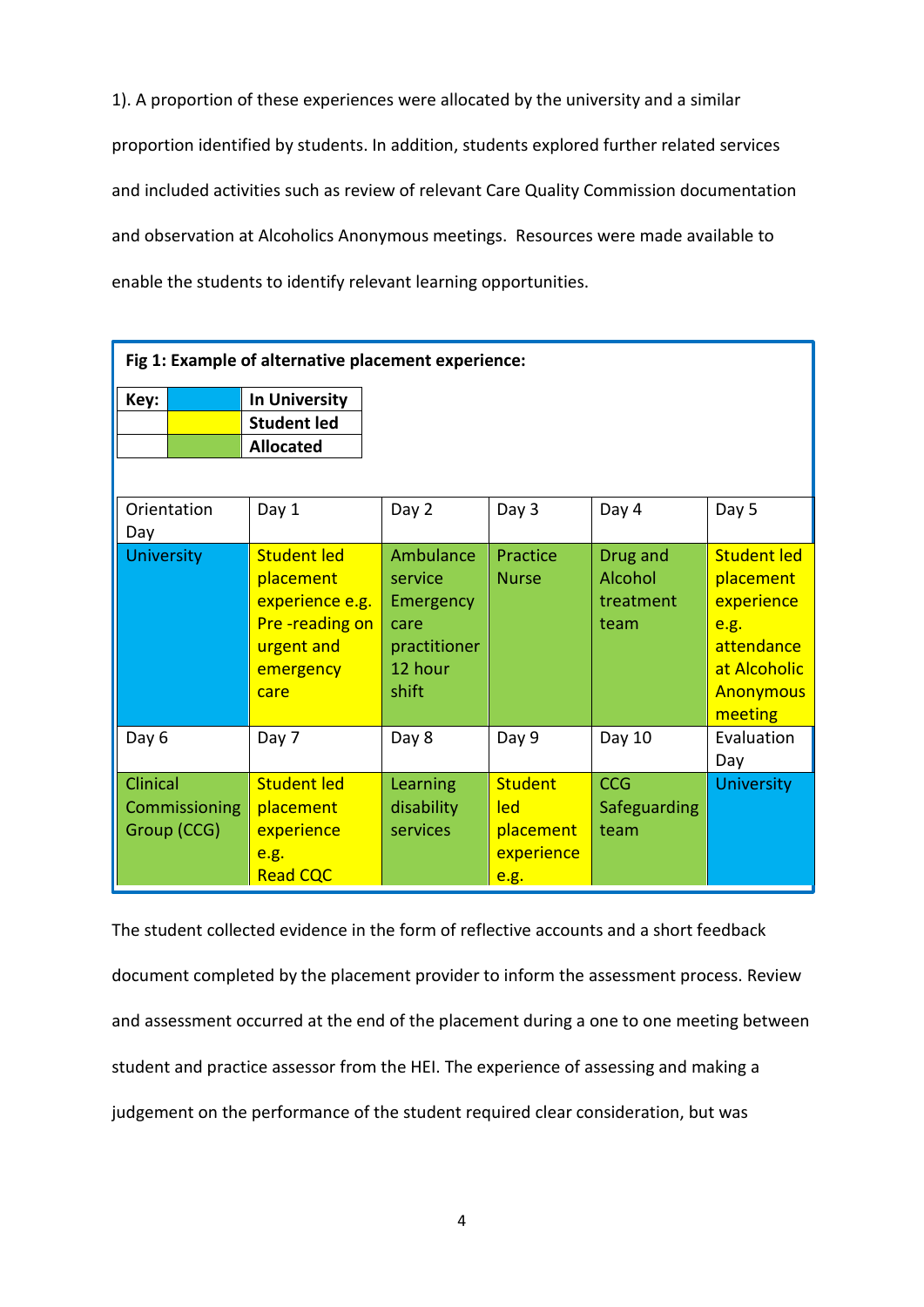possible using clear documentation from personnel in the placement areas and evidence collated by the learner.

The existence of the online practice assessment tool enabled the practice assessor and student to remain in contact and 'feel connected' with one another without constant face to face contact. The practice assessor committed to regular reviews of the assessment tool, giving feedback and encouragement via the online format. This proved effective for most students but did challenge those who were not as proactive, in managing their learning with some students reporting that the self-directed elements were stressful. This was also identified previously by Clarke et al (2014) whilst supporting occupational therapy students. Using the online format enabled the practice assessor to identify struggling students at an early stage and offer the appropriate support. This long arm supervision was also found to be effective in a qualitative study by Kyte et al (2018)

Endorsement of the assessment was undertaken by a second practice assessor in accordance with local HEI regulations. This is depicted in Fig 2 below.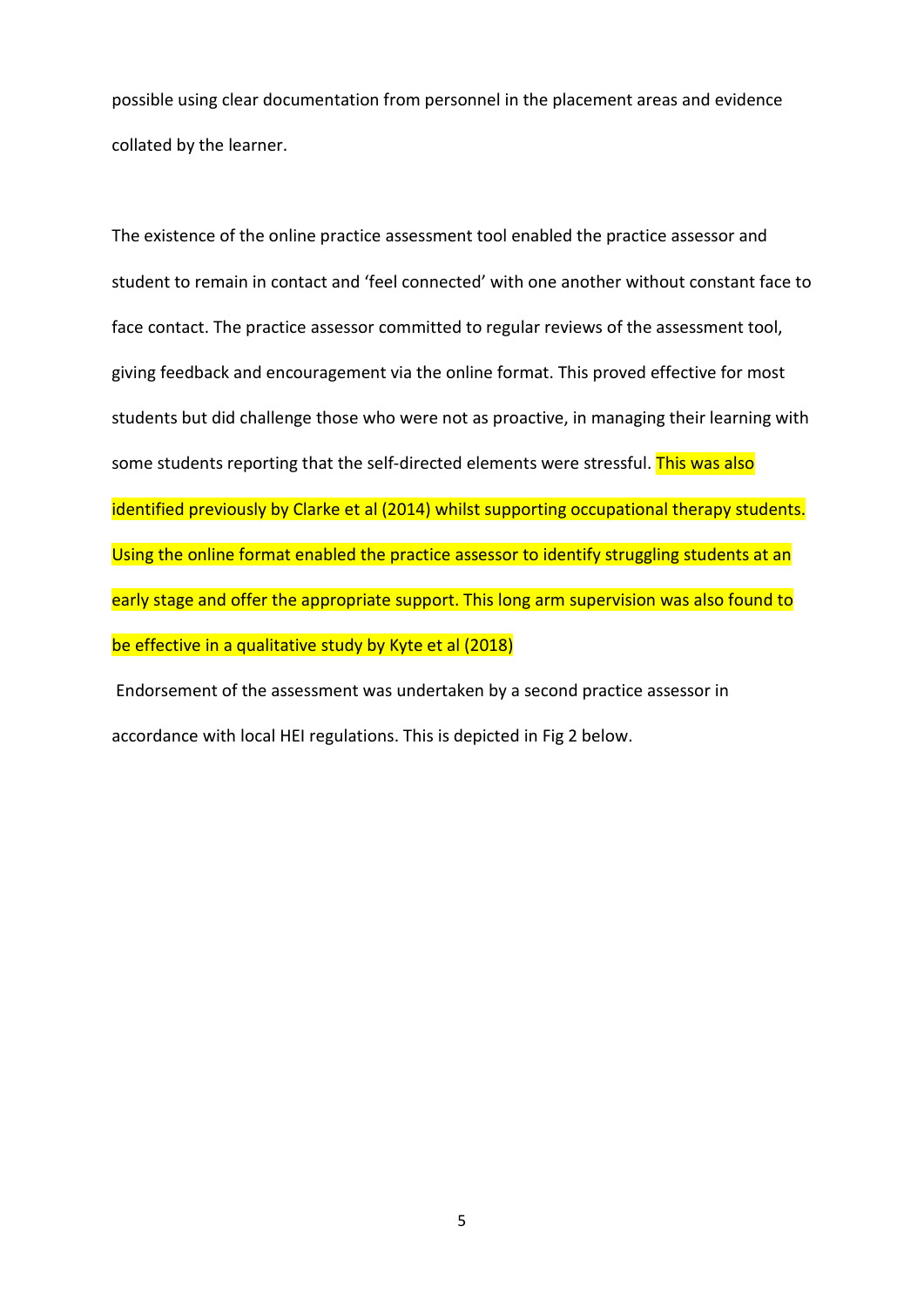**Fig 2: Example of Assessment, Feedback and Feedforward**

### **Practice Assessor final interview**

The student has demonstrated motivation, enthusiasm and initiative from the beginning of this alternative placement. It is evident that she has good organisational skills and has been able to make the most out of this unique placement experience. A thorough preparation of background reading has been sourced prior to any placement experience which has resulted in practitioner's feedback highlighting how interested and proactive the student was during the visit.

Learning opportunities have been utilised to the maximum and the student has been able to demonstrate how she will apply this new knowledge to future practice.

The student also was able to demonstrate an understanding of a concern raised in one practice area, how it was managed and future learning she will take from this episode.

Well done

### **Validation by second Practice Assessor**

I have reviewed the assessment by the practice assessor, cross referenced it to the marking criteria and agree with the grade awarded. This is an expcetionally high mark and I would like to congratulate you on this.

Well done.

#### **Student feedback**

This alternative placement was a great learning experience. I felt in control of my own learning the whole way through.I felt confident to contact my practice assessor if any problems occured. I hope to get this opportunity again. I would recomend alternative placements to other students.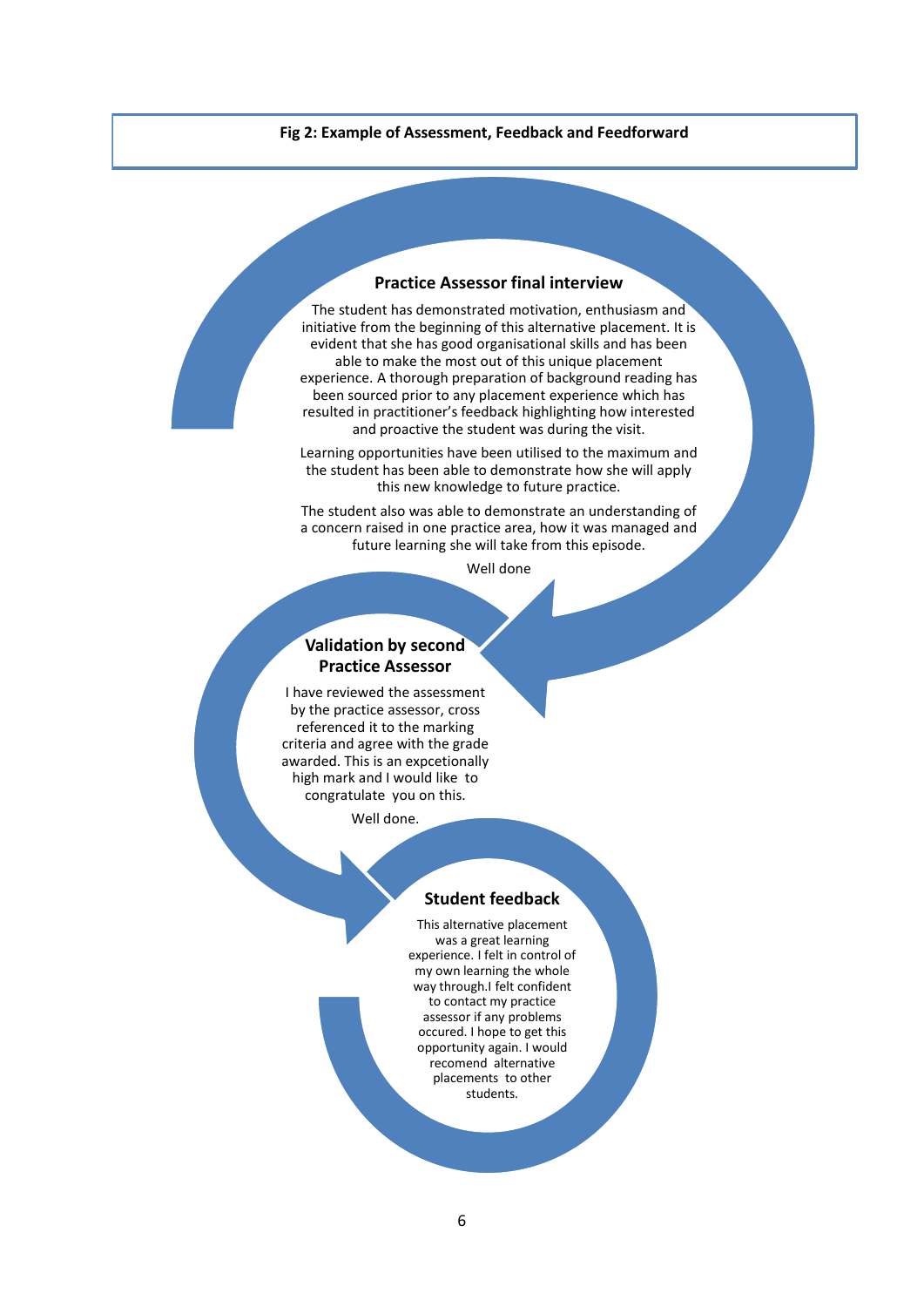### **Placement Evaluation**

The students were invited to attend a placement review and given the opportunity to complete a formal placement evaluation. The majority of students evaluated the placement very highly, viewing it as a unique learning experience (see Fig 3 and Fig 4).



This positivity was also endorsed by the organisations and their staff who expressed via email correspondence and telephone conversations that they felt valued, and welcomed the opportunity to share and promote the valuable work occurring in their services. They also enjoyed having the students finding it a positive experience.

Some challenges were also highlighted which linked to the responsibility of the student organising their own placements, departure from the traditional placement model and anxiety that they would not obtain required clinical skills.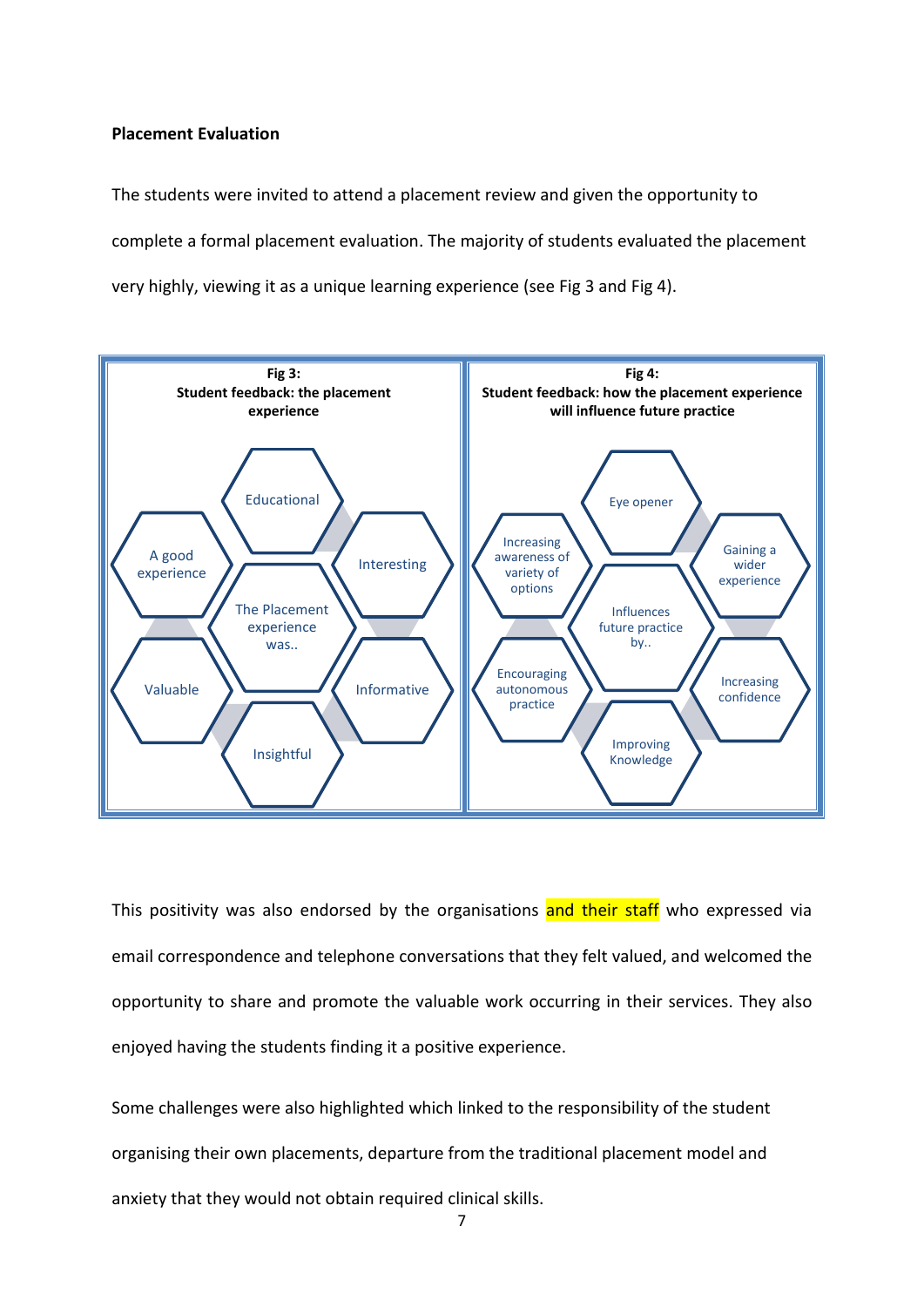### **Discussion**

The student evaluation from the alternative placement demonstrates that this is a valuable placement experience.

While some students outlined difficulty adjusting to this placement format, the focus on student led placement activity and their responsibility in this has connotations for registered practice and is therefore seen as a positive. It also has links to other emerging placement models that emphasise the student's role more overtly than the traditional placement (Millington et al 2019). As a consequence of our experience using the alternative placement model, four themes emerged.

### Accessing non-traditional learning environments

The benefit of students accessing services that they may not routinely consider engaging with was seen as a beneficial learning experience. This also assisted with effective use of traditional placements while enabling good use of areas that may not be in a position to offer the traditional placement, often because they may not have had a qualified mentor present.

### Supervision and Assessment in Practice

A key learning point was to ensure that assessors were confident in their assessment of students and that students felt 'connected' to their practice assessor at the HEI. This was facilitated through the traditional start, middle and end interviews.

The assessment relied upon the evidence and feedback gathered by the student. This was a surprisingly easy departure from traditional assessment of practice by one mentor who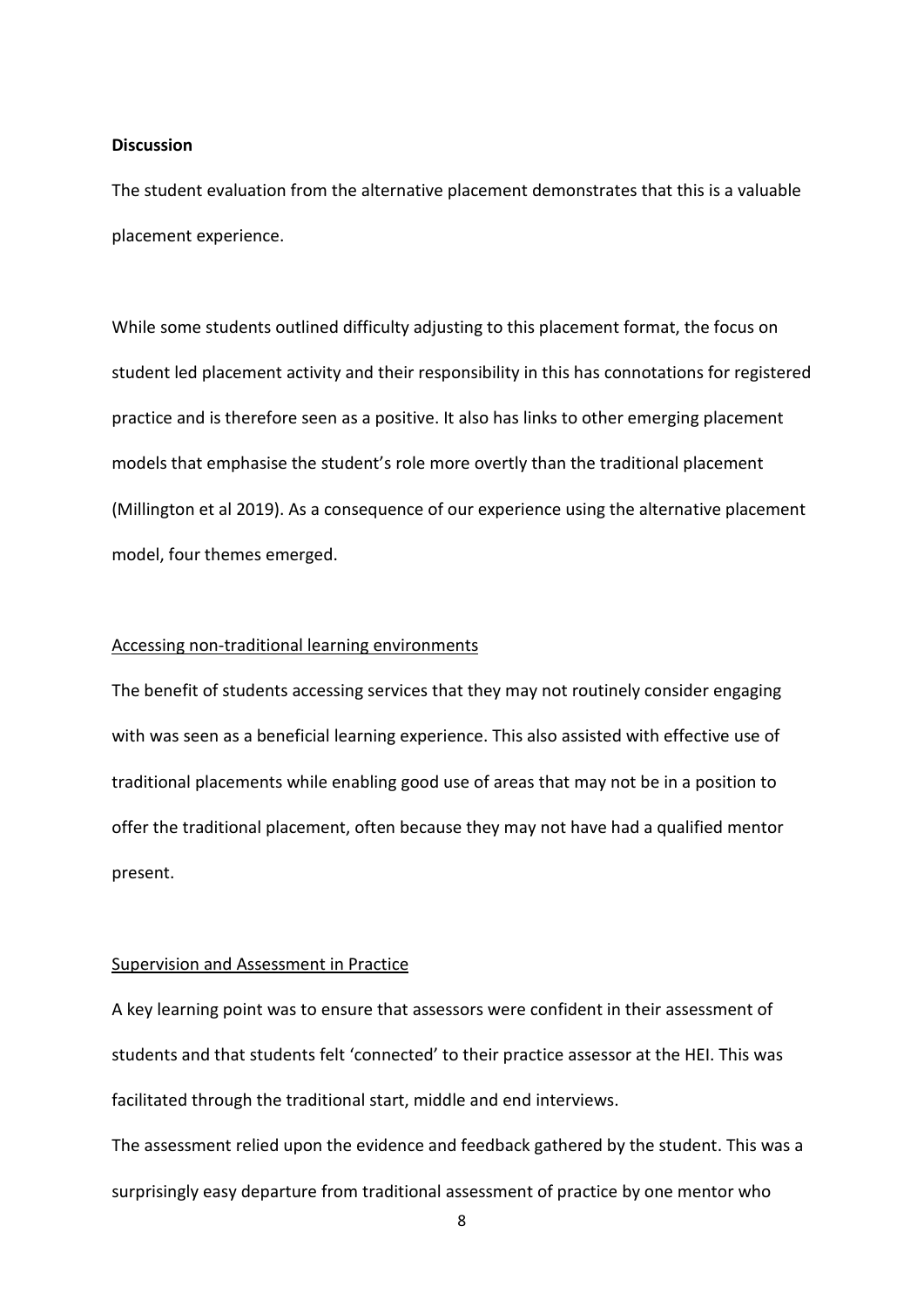makes the assessment decision. Practice Assessors based in the HEI reported during the evaluation process that they had sufficient evidence to undertake a robust assessment despite minimal contact with the student.

### Supporting students to develop leadership and resilience

The alternative placement model enabled students to identify some placement activities independently as part of their overall placement. While this can be likened to spoke placements that may occur within a traditional placement, students were expected to consider their practice learning needs and identify placement experiences accordingly. For some students this presented them with the opportunity to explore areas of professional interest that would be of use when back on placement in more traditional services. The placement experience was agreed with their practice assessor and learning outcomes were articulated by the student. This led to positive evaluations with some students expressing how their insight into the everyday life of people they would be caring for in a traditional placement had increased. However, some students struggled with the opportunity to identify placement experiences for themselves. This group of struggling students required a higher level of direction from their practice assessor and at times overt signposting to placement opportunities. The practice assessor team from the HEI supported these students, using a coaching style to encourage students to understand how they could use this opportunity for practice learning. However, the ability for all students to be independent learners will need consideration for future placements where long-arm assessment occurs, possibly with increased focus upon independent learning and coaching. However, the majority of students found the overall experience positive. One student who particularly embraced the alternative placement commented: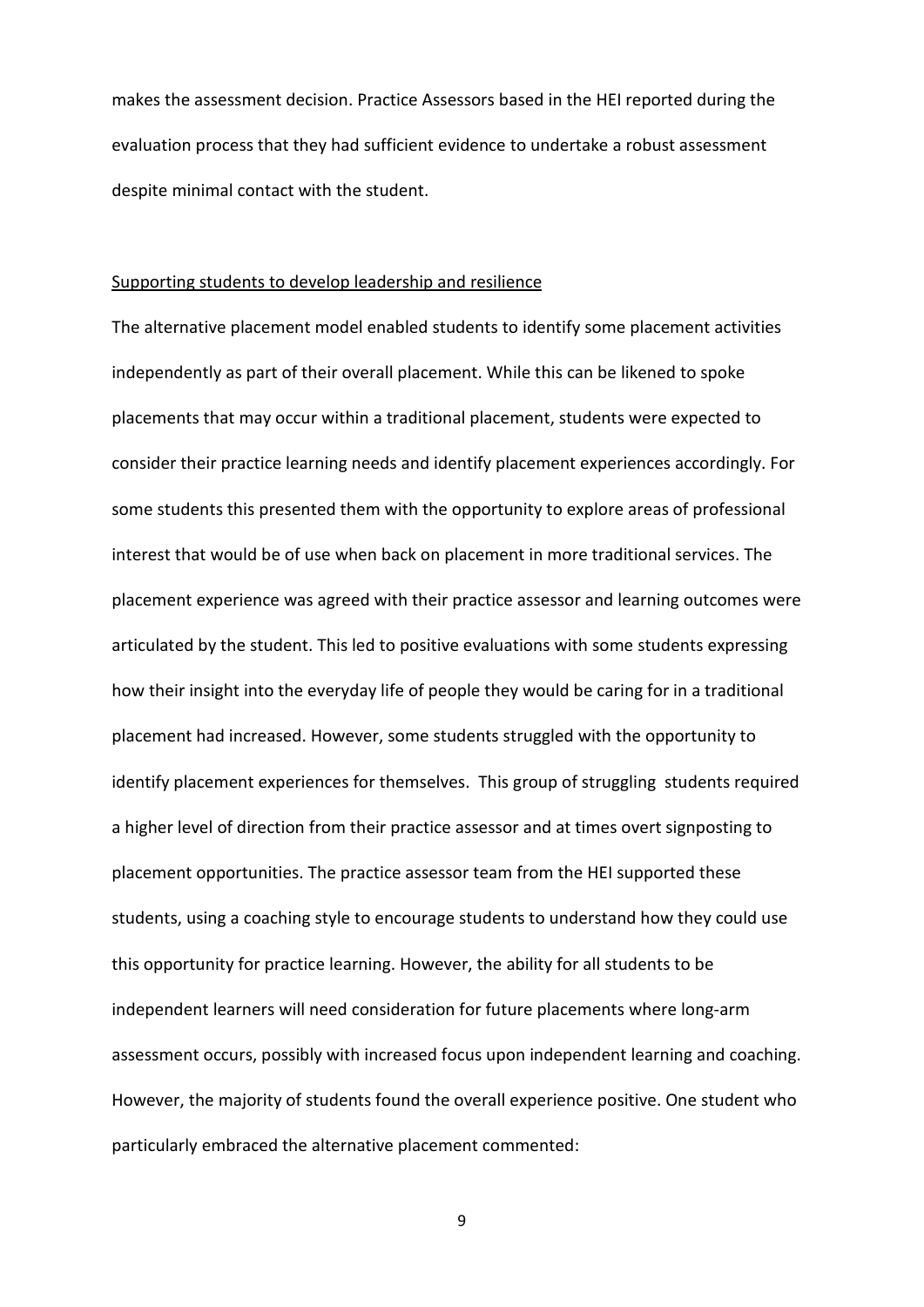"I have always found the concept of student led learning challenging on usual placements but this experience embodies the approach fully".

The opportunities for learners to lead on some facets of their placement learning links to the responsibilities of a registered practitioner and should be seen as part of the positive rationale for this placement model. The key will be to assist students to understand this through consistent preparation.

### Preparation of staff supervising and assessing students at the HEI

The practice assessors were prepared by being orientated to the placement structure and their responsibilities as practice assessors. The use of coaching as opposed to traditional mentoring was intrinsic in the preparation and was a pivotal facet. There was a designated placement lead to assist with queries and maintain parity for the placement experiences who was accessible to practice assessors during the placement.

## **Conclusion**

The alternative placement model enabled the HEI to successfully utilise hitherto unused placements. This was evaluated positively by the students and practice partners. It was found to be a valuable informative experience which encouraged autonomous practice, thereby supporting the NMC (2018) requirements for students to be empowered and independent. The experience has enabled the HEI to understand how they can support innovative and effective placement learning, which can only be a positive in light of the challenges for placement capacity for an emerging range of learners. The placement model is not without its challenges however, learning from this experience will allow the design of new placement models that will become embedded in the new curriculum.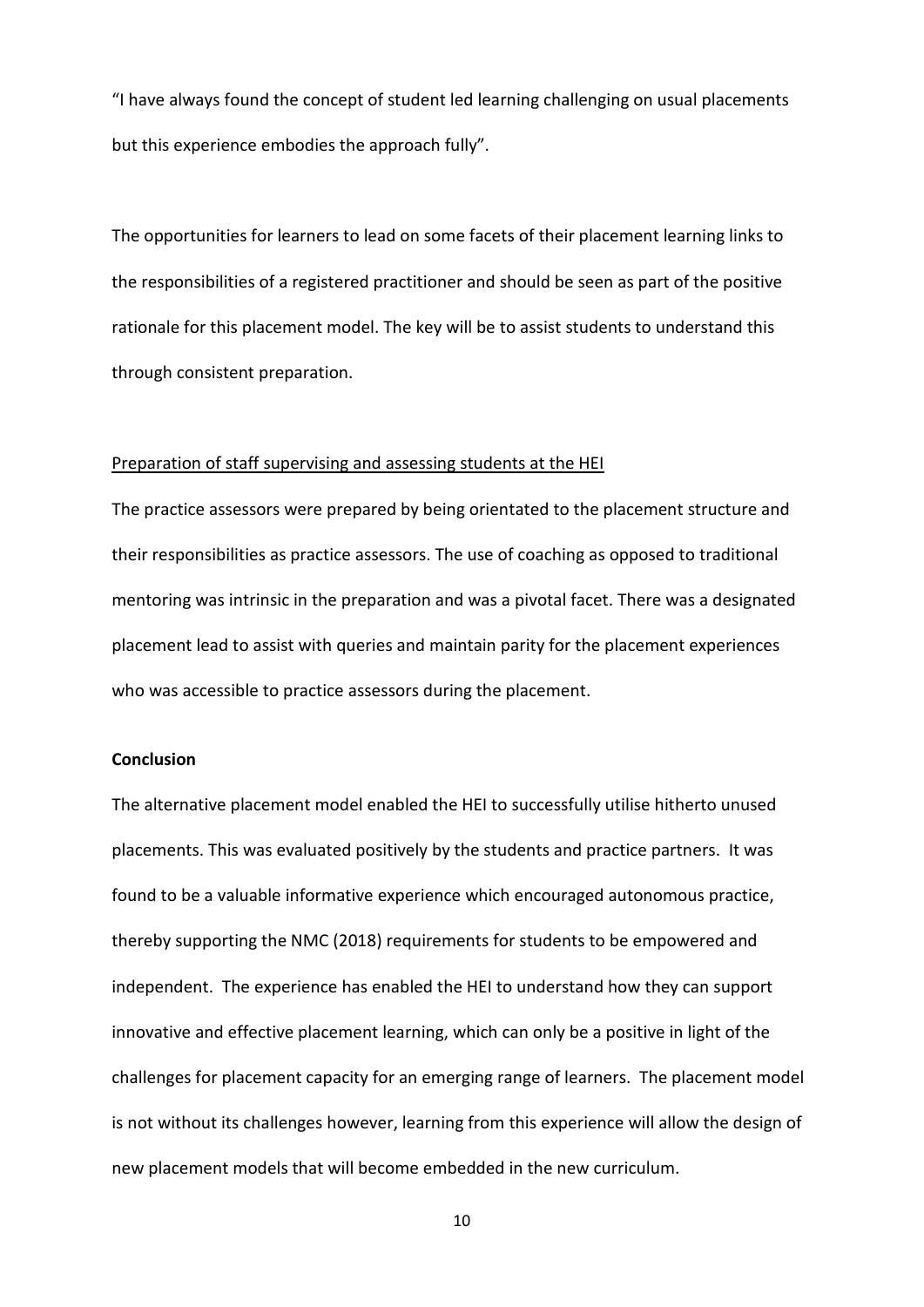## **Recommendations**

- 1. Comprehensive preparation for all parties
- 2. Robust feedback mechanisms
- 3. Clear documentary systems to enable consistent communication
- 4. Support for students who are reliant upon direction and find independent learning challenging.

# **Key Points**

- The alternative placement was a creative opportunity to demonstrate how to meet the NMC Standards for education and training (2018)
- There are placement capacity currently underused that can provide key learning opportunities
- Practice partners and students valued the alternative placement
- Robust preparation is needed for both practice partners and students

# **CPD reflective questions**

• Identify some alternative placements that could be used to support student learning

in your area

• What could be the benefits for student learning if the alternative placements you

have identified were utilised

• What could be the challenges for practice staff if the alternative placements you

have identified were utilised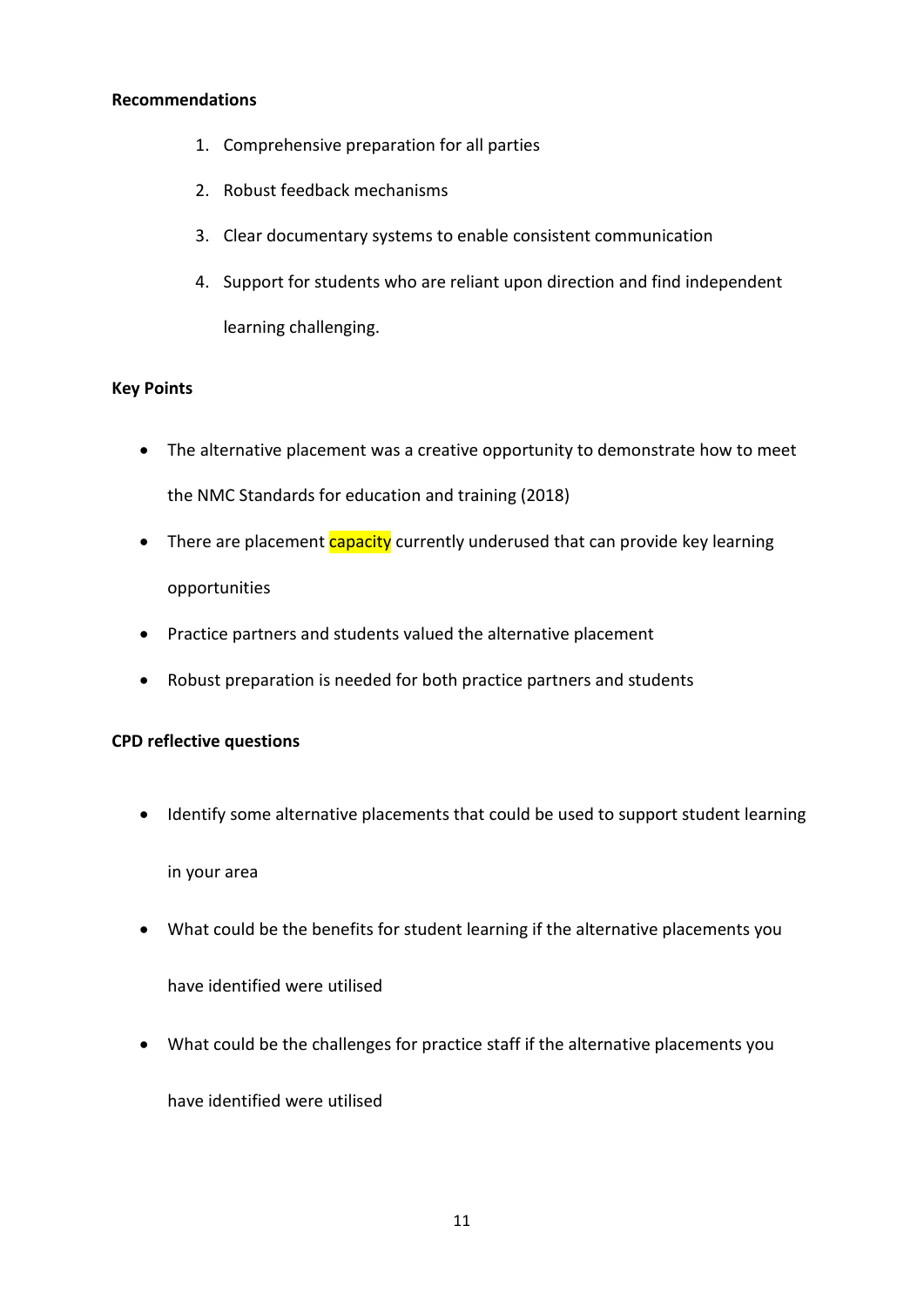### **References**

Ball, J., 2017 Demands on community nurse mentors: Are new models for practice necessary? British Journal of Community Nursing. 22, 10, 504 – 510.

Clarke, C., De Visser, R., Martin, M., Sadlo, G., 2014. Role Emerging placements: A useful model for occupational therapy practice education? A review of the literature. The Higher Education Academy Vol 2 , Issue 2, 14-26.

Dancza, K., Copley, J., Moran, M., 2019. Occupational therapy student learning on roleemerging placements in schools. British Journal of Occupational Therapy. Vol 82 issue 9, 567-577

Harrison- White, King, E., 2015. Hub and spoke model for nursing student placements in the UK. Nursing Children and Young People. 27, 2, 24 – 29.

Kyte, R., Frank, H., Thomas, Y., 2018. Physiotherapy students experiences of role emerging placements: A qualitative study. The International Journal of Practice Based Learning in Health and Social Care. Vol 6, no2 1-13

McClimens A., Kenyon, L., Cheung, H., 2013. Exploring placement pathways in nurse

education. British Journal of Nursing 22, 1, 9 – 15.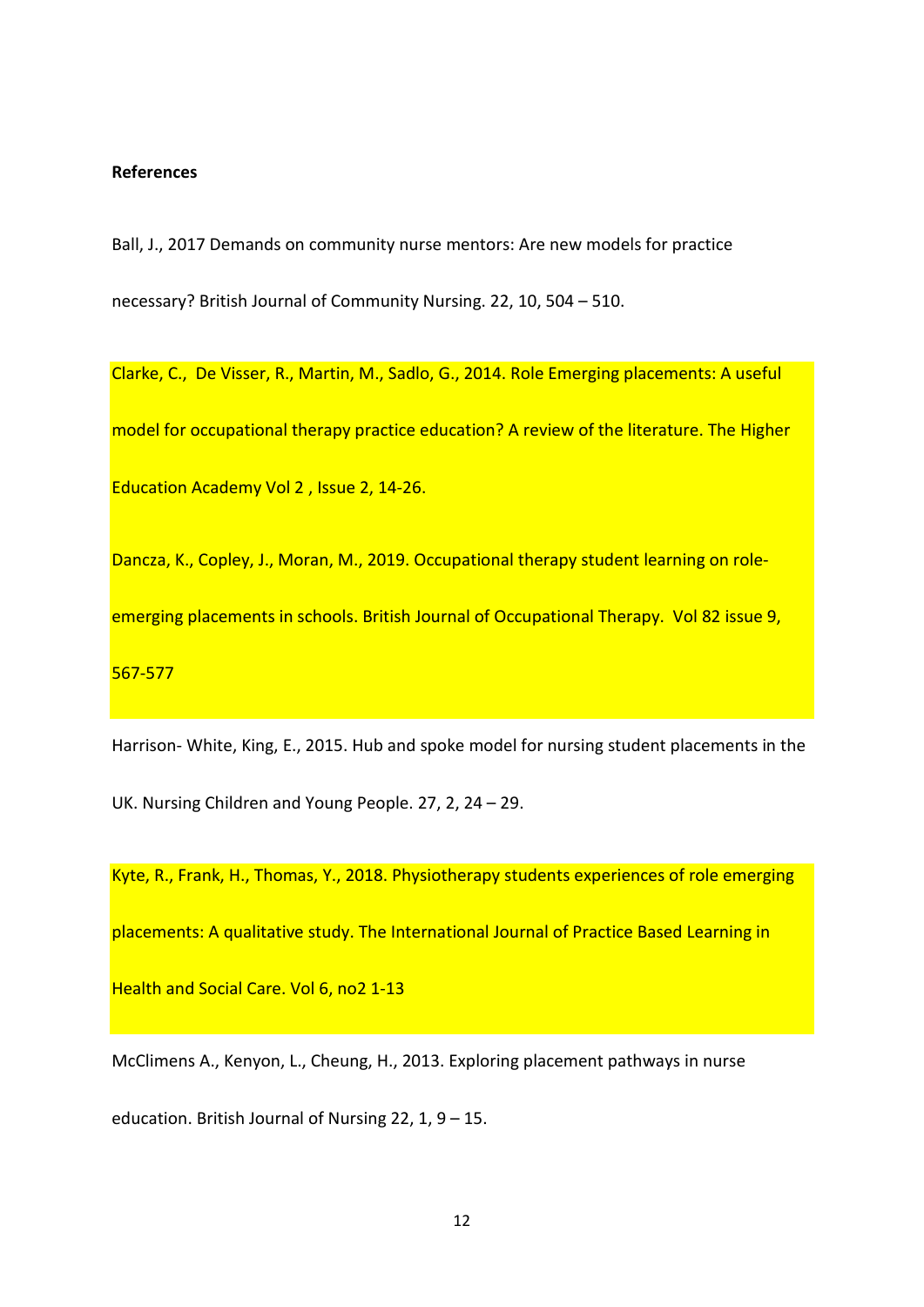Merrifield, N., 2015 Fifth of universities report issues with the capacity of placements.

Nursing Times. 111, 49-50: 3.

Millington, P., Hellawell, M., Graham, C., and Edwards, L., 2019, Healthcare practice placements: back to the drawing board? British Journal of Healthcare Management. Vol25(3) P145-153

Nursing and Midwifery Council 2018 Realising Professionalism: Standards for Education and Training – Part 2: Standards for Student Supervision and Assessment. NMC, London.

Nursing and Midwifery Council 2010 Standards for Pre-registration Nursing Education. NMC, London.

Nursing and Midwifery Council 2008 Standards for Learning and Assessing in Practice. NMC, London.

O'Leary, K., Bromley, E., 2009. Developing a mental health pathway for midwifery students. Mental Health Practice 12 (6): 527 – 36.

Rylance, R., Barrett, J., Sixsmith, P., Ward, D., 2017 Student nurse mentoring: an evaluative study of the mentor's perspective. British Journal of Nursing. 26, 7, 405 – 409.

Thomas, L, J., Asselin, M., 2018 Promoting resilience among nursing students in clinical education Nurse Education in Practice. 28:231-234.